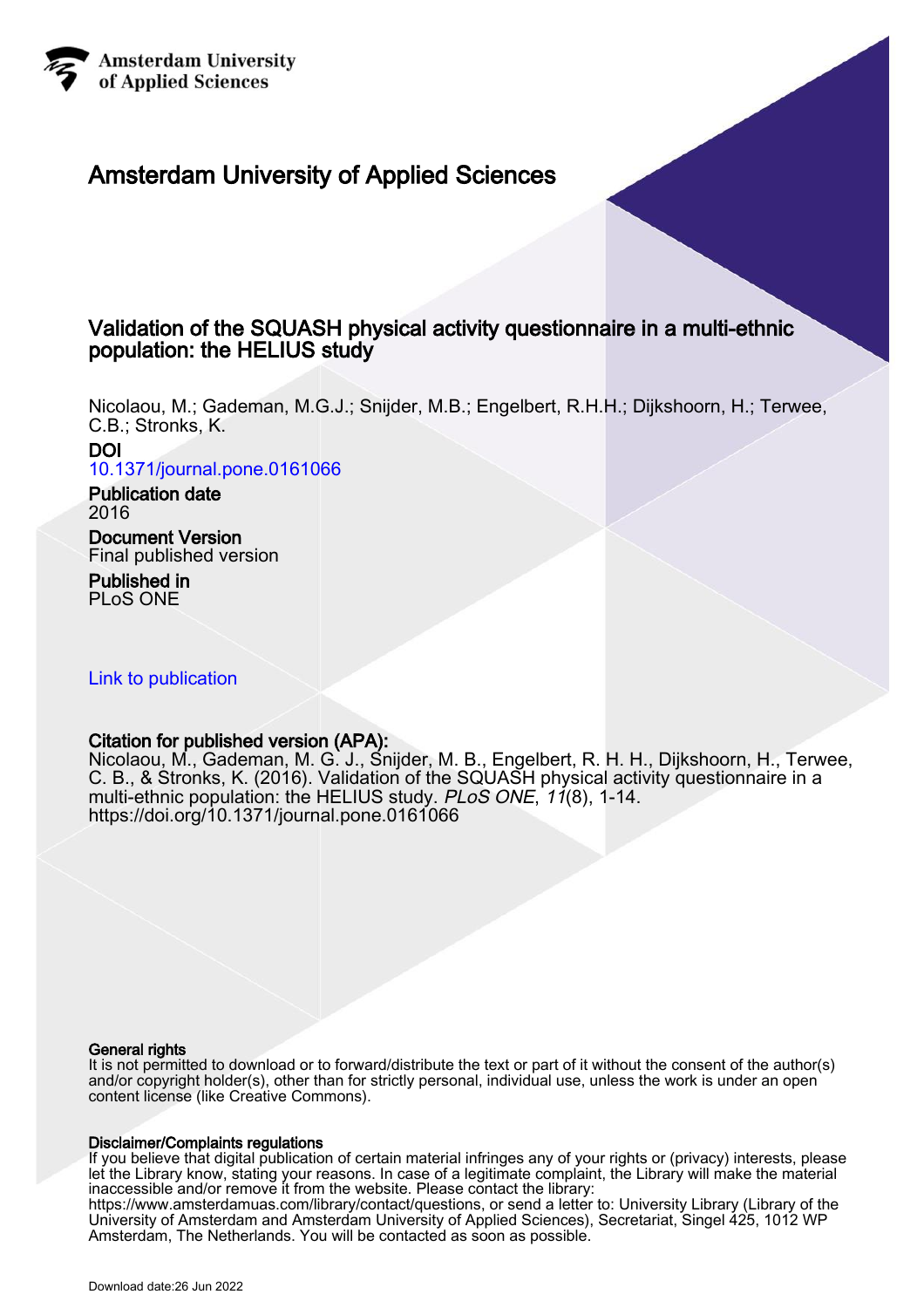

# **OPEN ACCESS**

Citation: Nicolaou M, Gademan MGJ, Snijder MB, Engelbert RHH, Dijkshoorn H, Terwee CB, et al. (2016) Validation of the SQUASH Physical Activity Questionnaire in a Multi-Ethnic Population: The HELIUS Study. PLoS ONE 11(8): e0161066. doi:10.1371/journal.pone.0161066

Editor: Maciej Buchowski, Vanderbilt University, UNITED STATES

Received: January 22, 2016

Accepted: July 30, 2016

Published: August 30, 2016

Copyright: © 2016 Nicolaou et al. This is an open access article distributed under the terms of the [Creative Commons Attribution License,](http://creativecommons.org/licenses/by/4.0/) which permits unrestricted use, distribution, and reproduction in any medium, provided the original author and source are credited.

Data Availability Statement: Data are available from the HELIUS study, a third party. Dr. Stronks and Dr. Snijder are affiliated with the HELIUS study and are co-authors of this paper in accordance with the HELIUS requirements for collaboration. Dr. Snijder is the Scientific Coordinator of HELIUS and may be contacted with further questions (m.b.snijder@amc. uva.nl). Additionally, researchers interested in further collaboration with HELIUS may see the following URL: [http://www.heliusstudy.nl/nl/researchers/](http://www.heliusstudy.nl/nl/researchers/collaboration) [collaboration](http://www.heliusstudy.nl/nl/researchers/collaboration).

RESEARCH ARTICLE

# Validation of the SQUASH Physical Activity Questionnaire in a Multi-Ethnic Population: The HELIUS Study

#### M. Nicolaou<sup>1</sup>\*, M. G. J. Gademan<sup>1</sup>, M. B. Snijder<sup>1</sup>, R. H. H. Engelbert<sup>2,3</sup>, H. Dijkshoorn<sup>4</sup>, C. B. Terwee<sup>5</sup>, K. Stronks<sup>1</sup>

1 Department of Public Health, Academic Medical Centre, University of Amsterdam, Amsterdam, The Netherlands, 2 Education of Physical Therapy, Amsterdam School of Health Professions (ASHP), University of Applied Sciences, Amsterdam, The Netherlands, 3 Department of Rehabilitation, Academic Medical Center (AMC), Amsterdam, The Netherlands, 4 Department of Epidemiology and Health Promotion, Public Health Service of Amsterdam, Amsterdam, The Netherlands, 5 Department of Epidemiology and Biostatistics and the EMGO Institute for Health and Care Research, VU University Medical Center, Amsterdam, The Netherlands

\* m.nicolaou@amc.uva.nl

# Abstract

#### Purpose

To investigate the reliability and validity of the SQUASH physical activity (PA) questionnaire in a multi-ethnic population living in the Netherlands.

### Methods

We included participants from the HELIUS study, a population-based cohort study. In this study we included Dutch ( $n = 114$ ), Turkish ( $n = 88$ ), Moroccan ( $n = 74$ ), South-Asian Surinamese ( $n = 98$ ) and African Surinamese ( $n = 91$ ) adults, aged 18–70 years. The SQUASH was self-administered twice to assess test-re-test reliability (mean interval 6–7 weeks) and participants wore an accelerometer and heart rate monitor (Actiheart) to enable assessment of construct validity.

#### Results

We observed low test-re-test reliability; Intra class correlation coefficients ranged from low (0.05 for moderate/high intensity PA in African Surinamese women) to acceptable (0.78 for light intensity PA in Moroccan women). The discrepancy between self-reported and measured PA differed on the basis of the intensity of activity: self-reported light intensity PA was lower than measured but self-reported moderate/high intensity PA was higher than measured, with wide limits of agreement. The discrepancy between questionnaire and Actiheart measures of moderate intensity PA did not differ between ethnic minority and Dutch participants with correction for relevant confounders. Additionally, the SQUASH overestimated the number of participants meeting the Dutch PA norm; Cohen's kappas for the agreement were poor, the highest being 0.30 in Dutch women.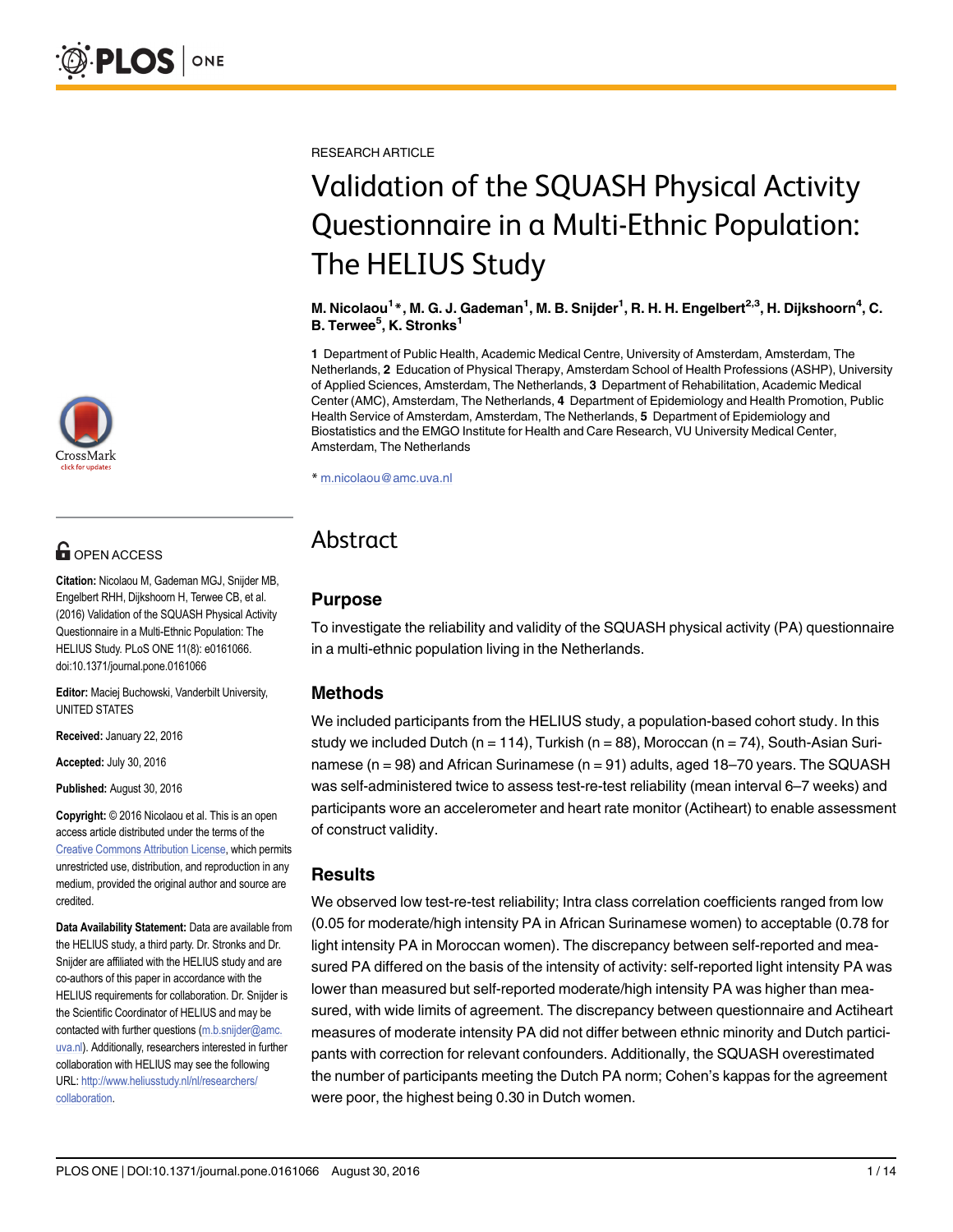<span id="page-2-0"></span>

Funding: Funding for this study was provided by The Netherlands Organisation for Health Research and Development, grant number 200400012. The funders had no role in study design, data collection and analysis, decision to publish, or preparation of the manuscript.

Competing Interests: The authors have declared that no competing interests exist.

#### Conclusion

We found considerable variation in the test-re-test reliability and validity of self-reported PA with no consistency based on ethnic origin. Our findings imply that the SQUASH does not provide a valid basis for comparison of PA between ethnic groups.

#### Introduction

Physical activity is an important determinant of health [\[1](#page-13-0)]. In the Netherlands recent figures indicate that 61% of the population meets the Dutch healthy Physical Activity (PA) guideline of 30 minutes moderate intensity PA daily [\[2\]](#page-13-0). However, in ethnic minority and migrant groups this percentage is much lower, 45%, 49% and 56% in Turkish, Moroccan and Surinamese respectively [\[3](#page-13-0)]. Hence, low PA may contribute to the disparities in health observed among these populations.

Physical activity levels are often evaluated on the basis of self-report [\[4\]](#page-13-0). Questionnaires are the preferred method for assessing in large-scale monitoring and observational studies due to their low cost compared to accelerometers or other objective measures and because they provide detailed estimates of the contexts and domains where PA takes place. However, they are prone to measurement error and bias due to misreporting, either deliberately (due to social desirability) or because of difficulties with remembering and estimating the frequency and duration of different activities [[5](#page-13-0), [6\]](#page-13-0). In a multi-ethnic population additional bias may arise if particular constructs are interpreted differently by different groups, or if certain groups are more likely to provide socially desirable answers  $[6-8]$  $[6-8]$  $[6-8]$  $[6-8]$ . Bias may also arise due to the use of items that are more suited to one group's language and/or cultural experiences, for example questions about cycling. Additionally, participants with low PA levels (as is presumably the case among ethnic minorities) may have less structured PA patterns and thus have more difficulty with recalling activities [\[9](#page-13-0)].

The SQUASH (Short QUestionnaire to ASsess Health enhancing physical activity) is a commonly used instrument in the Netherlands to assess PA, particularly in surveillance studies  $[3]$ . It was developed by the Dutch National Institute of Public Health and the Environment (RIVM) to measure PA with respect to occupation, leisure time, household, transportation means, and other daily activities. The SQUASH was designed to give an indication of the habitual activity level and was structured in such a way that it would be possible to assess compliance to physical activity guidelines. [\[10\]](#page-13-0) While it has been shown to be valid in measuring PA among the Dutch population  $[10, 11]$  $[10, 11]$  $[10, 11]$  $[10, 11]$  $[10, 11]$ , its reliability and validity among ethnic minority groups has not been established.

We aimed to evaluate the test-re-test reliability and construct validity of the SQUASH questionnaire in measuring self-reported habitual PA in a multi-ethnic population using a combined accelerometer and heart rate measurement device (Actiheart). We expected that the SQUASH would be relatively reliable (i.e. would perform consistently) in all groups. However, as the SQUASH was designed for the Dutch population, we expected that construct validity may be lower in the ethnic minorities.

#### Methods

#### Study population

We included participants of the baseline examination of the HELIUS study (Healthy Life in an Urban Setting), a multi-ethnic cohort study that included adults aged 18–70 years in Amsterdam, the Netherlands [\[12\]](#page-13-0). The HELIUS study protocols were approved by the AMC Ethical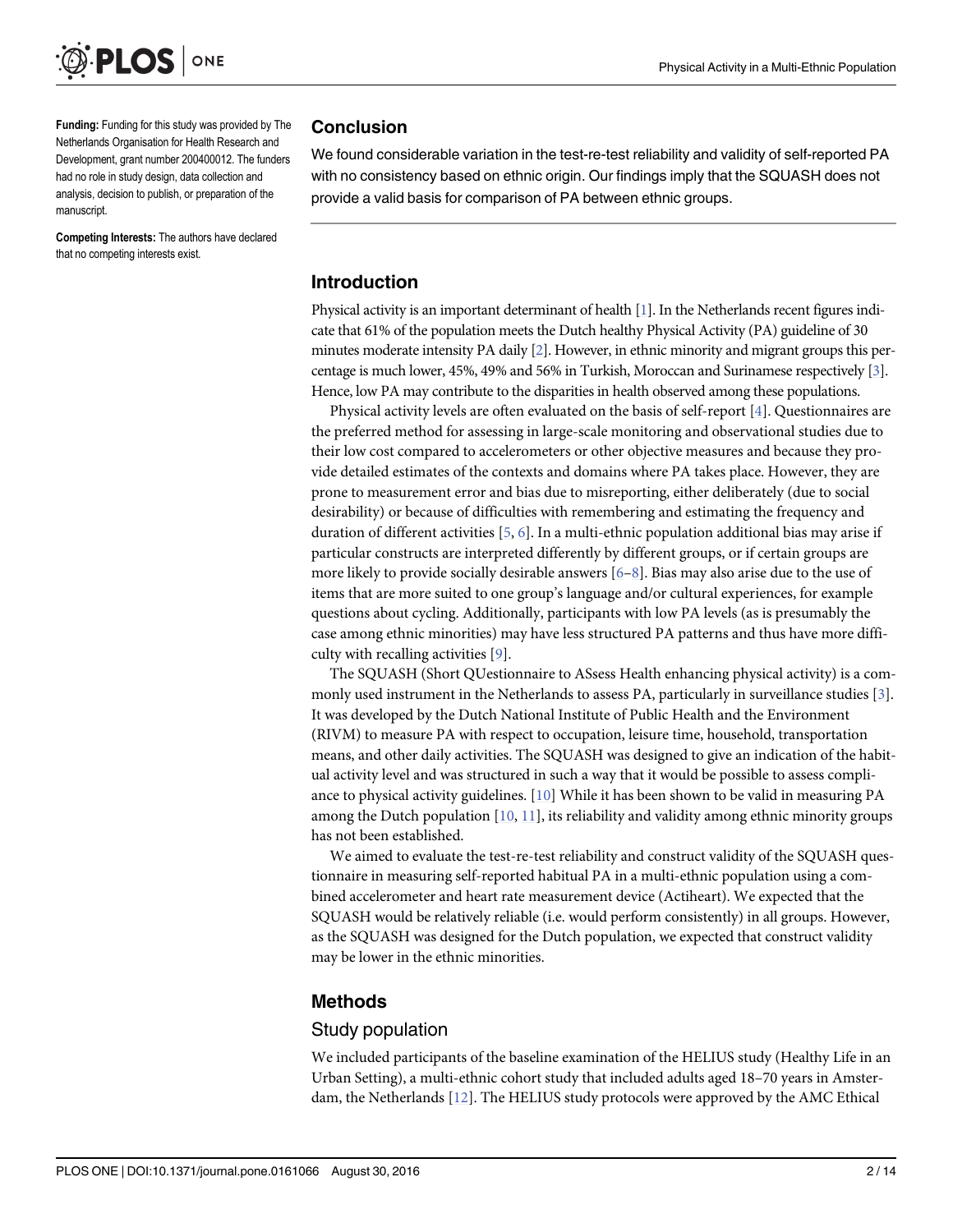<span id="page-3-0"></span>Review Board, and all participants provided written informed consent. The SQUASH validation study aimed to include 100 (50 men and 50 women) persons per ethnic group: African Surinamese, South Asian Surinamese, Moroccan, Turkish and Dutch origin. This was based on the COSMIN (COnsensus-based Standards for the selection of health Measurement INstruments) criteria which indicates that for a validation study a sample size of 30–49 participants is considered "fair," while 50–99 participants is considered "good" [\[13\]](#page-13-0). Of 1077 persons invited to participate 151 were not able to be contacted for an appointment, 92 were not eligible for the study and 356 persons refused to participate. Of the participants, 4 did not wear the Actiheart for the full five days, 8 had either 'bad' or incomplete data and 4 had an 'other' ethnic origin. Thus 462 participants were included in the analysis of validity. Of these, 119 persons did not complete the SQUASH a second time, resulting in 343 participants in the reliability study.

### Study procedure

The study took place from November 2012 to November 2013. HELIUS participants who indicated willingness to participate in sub-studies as part of the informed consent procedure were sent an invitation letter and brochure explaining the aims of the study and study procedures, followed by a telephone call within 2 weeks. During this call, individuals were screened for eligibility. Exclusion criteria were, 1) inability to complete the calibration of the Actiheart, i.e. chest pain upon exertion or difficulties in climbing stairs due to cardiac reasons; 2) use of medication that might interfere with heart rate measurements (β-blockers); 3) pregnancy.

Participants were invited to the study location for the placement of the Actiheart and were sent the SQUASH questionnaire for completion prior to their appointment. On the day of their appointment, participants were requested to avoid ingesting a heavy meal and to abstain from coffee, alcohol and cigarettes for 3 hours, as these substances may influence heart rate measurements and thus, the calibration study. During the visit to the study location we calibrated the Actiheart (see below for description of this procedure) and set it up for long-term recording. Participants were asked to wear the Actiheart continuously for a five day period during free-living (including at least one weekend day), after which they returned it to the research location.

Participants also received a second copy of the SQUASH with instructions to complete it four weeks after their appointment. Postage-paid envelopes were provided for the return of the questionnaire. We provided travel compensation in the form of a gift card and, upon receipt of the second copy of the SQUASH, participants received personalised feedback based on the Actiheart measurements.

### Self-reported physical activity (SQUASH)

Physical activity was measured using the SQUASH questionnaire [\[14\]](#page-13-0). The SQUASH includes questions on multiple activities referring to a 'normal' week in recent months: actively commuting (walking, cycling), physical activity at work or school, household activities, leisure time activities (sports, walking, gardening, cycling). Respondents were asked to fill in how many days a week they engaged in the activities, the average time per day spent on each activity (hours and minutes) and the intensity at which they did the activity (low, moderate, high). Missing and unlikely values were handled according to standardised methodology described in the user manual that accompanies the SQUASH, as described by Wendel-Vos et al.  $[14]$  $[14]$  $[14]$ . Briefly, results from the SQUASH were converted to minutes per week spent in light and moderate/high intensity activities based on age-specific Metabolic Equivalent Tasks (METs) derived from Ainsworth's compendium of physical activity [[15\]](#page-13-0).The Dutch PA norm (NNGB) includes different cut-points for moderate- and high intensity activities for adults younger than 55 years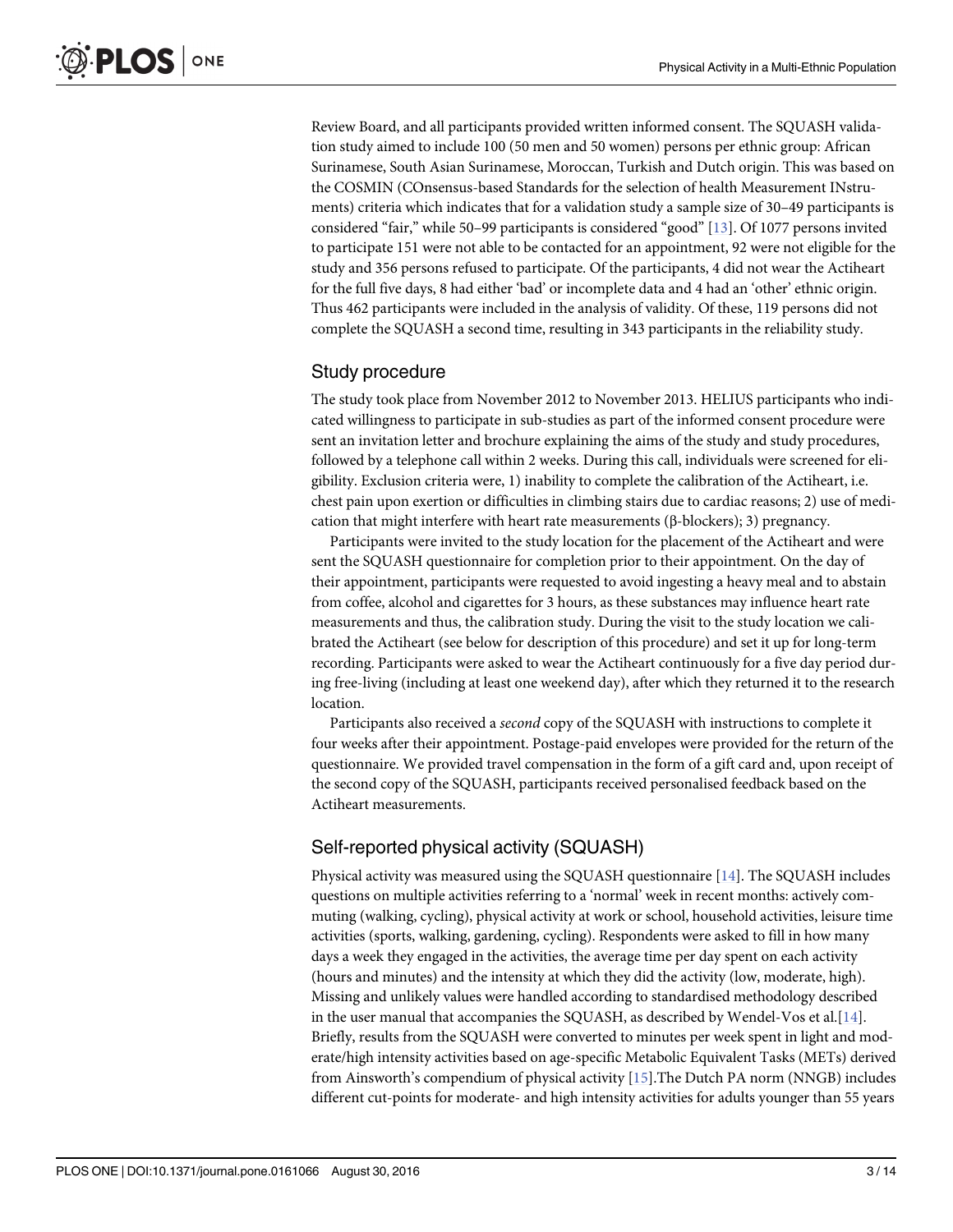<span id="page-4-0"></span>(4.0 and 6.5 METs, respectively) and adults aged 55 years and older (3.0 and 5.0 METs, respectively) [[2](#page-13-0)]. We categorized participants according to whether they met the NNGB by summing up the number of days per week for each moderate and high intensity activity lasting at least 30 minutes. A minimum of 5 days resulted in participants being categorized as achieving the NNGB.

The questionnaire was available in Dutch and was also translated to Turkish (using forward and back-translation techniques). Surinamese people generally speak the Dutch language fluently while the main language used among Moroccan people in the Netherlands is Berber, which is not a written language, thus the SQUASH was not translated for these two groups. Based on previous experience we expected that at least 70% of Moroccan participants could complete the SQUASH in Dutch. We aimed to test the validity of the questionnaire as it is intended for use, i.e. self-completed, thus we did not offer help with filling it in, however, it is possible that some participants received help from family members.

#### Objectively measured physical activity

Objectively measured physical activity was assessed using Actiheart devices (version 4, CamNtech Ltd, UK). The Actiheart is a chest-worn monitoring device that records heart rate and physical activity in order to measure activity energy expenditure. Brage et al [\[16\]](#page-13-0) reported that Actiheart measures of movement and heart rate generally agreed well with criterion measures of acceleration and heart rate: the linear relationship between movement and acceleration was strong ( $R^2$  = 0.99, P<0.001) and correlations with activity intensity were high ( $R^2$ >0.84, P<0.001). During the visit to the study location the Actiheart was individually calibrated for each participant using a sub-maximal linear step test. Details of this step test have previously been described [\[16](#page-13-0)] but briefly: the step test consists of 8 min of stepping up and down a 200mm high step, starting with one foot placement per second for the first minute, steadily increasing and followed by a 2 minute recovery phase. Upon completion of the step test ECG signals from the Actiheart were downloaded into the manufacturer's software. The Actiheart was placed in the position with the most optimal ECG signal (established prior to conducting the step test) and participants were instructed on to wear the device for five full days, including the day of placement.

Upon return of the Actiheart the long-term data were downloaded and processed in the manufacturer's software. This involved an initial cleaning step, followed by a branched equation algorithm to translate the accelerometer and heart rate data into an estimate of minutes per day spent in several MET-categories [\[17\]](#page-13-0). We included data from 4 x 24 hour days per participant; the day that the Actiheart was placed was not included as it did not cover a full 24 hour period. Incomplete days and data of participants that did not wear the Actiheart for 4 days were excluded from further analysis (see [method](#page-2-0) section for specification of numbers excluded).

For each complete day measured, the minutes of moderate- and PA were determined by using age adjusted MET values as described in the questionnaire section above. Light Intensity PA was calculated as all activity between 1.5 < 4.0 METs for the younger age group, and 1.5 < 3.0 METs for the older age group. In order to compare Actiheart outcomes (minutes per day) with the SQUASH, which derives minutes per week we calculated the average minutes per day of the days recorded and multiplied this by 7. The NNGB was calculated as follows: If the amount of time spent in moderate and high intensity PA was at least 30 minutes on a single day then those days were summed for determining the NNGB. Participants were categorized as achieving the NNGB when the fraction of a week was 5/7 of the total number of days measured (i.e. 3 of the 4 days in this study as we only included 4 full days of Actiheart measurements).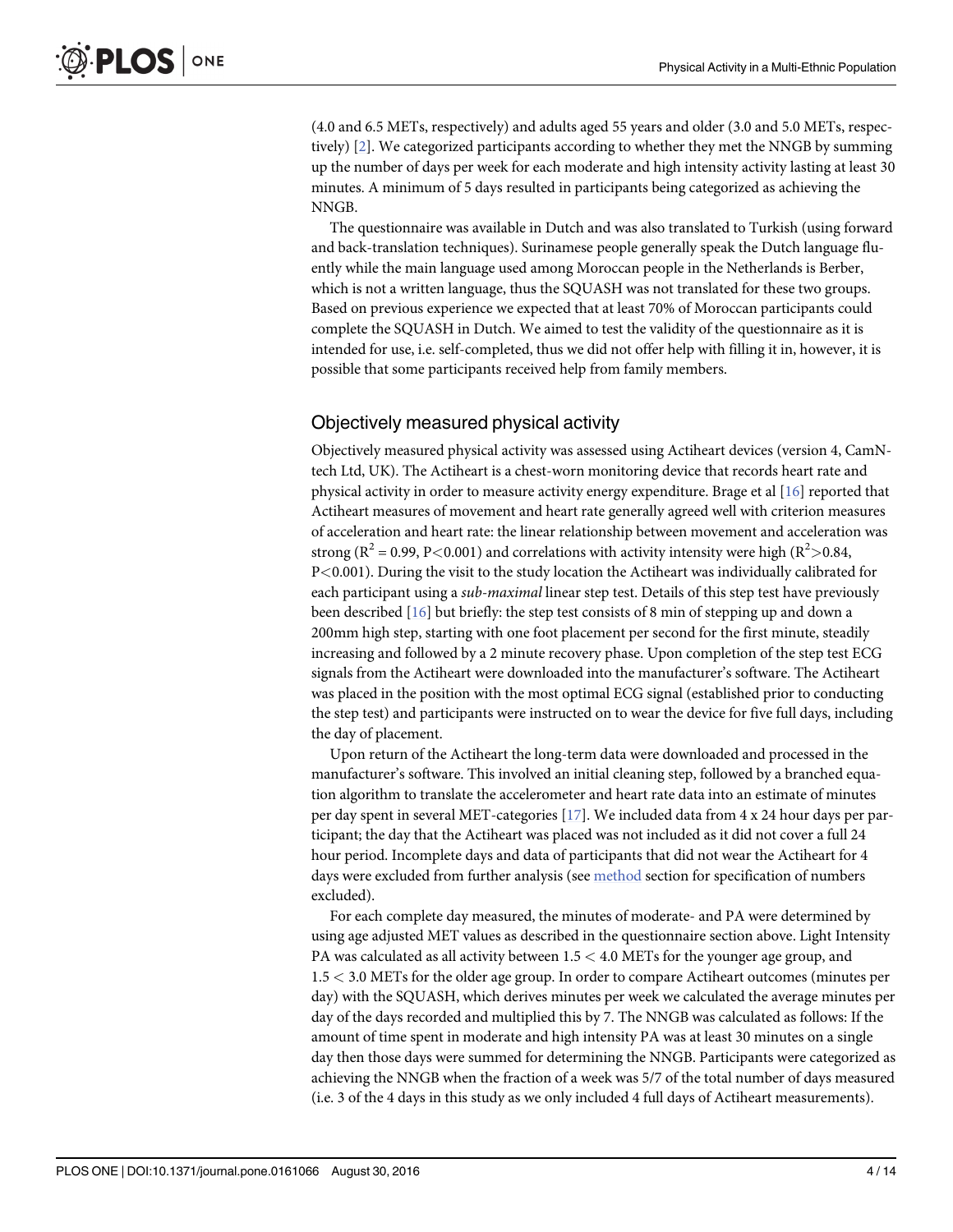#### <span id="page-5-0"></span>Other variables measured

Potential covariates (Ethnicity, migration generation level, BMI, waist circumference and educational level) included in the analyses were obtained from the HELIUS study baseline data, as described by Stronks et al [\[12\]](#page-13-0).

A participant was considered as being of non-Dutch ethnic origin if at least one of his parents was born abroad. Additionally, Surinamese subgroups (South-Asian or African) were classified according to self-reported ethnic origin. Generation status was defined on the basis of birthplace. Those born outside the Netherlands and having at least one parent born outside the Netherlands were considered first generation migrants, those born in the Netherlands and having one or both parents born abroad were considered second generation [\[18\]](#page-13-0). Trained research assistants measured weight and height in duplicate in barefoot subjects wearing light clothes only. Waist circumference was measured using a tape measure at the level midway between the lowest rib margin and the iliac crest. Body mass index (BMI) was calculated as weight (kg) divided by height squared  $(m2)$  [[19](#page-13-0)]. Participants' highest completed education was categorized as "never been to school or elementary schooling only", "lower vocational schooling or lower secondary schooling", "intermediate vocational schooling or intermediate/higher secondary schooling (general)", and "higher vocational schooling or university", at the time of filling in the HELIUS questionnaire.

Social desirability was examined using the Social Desirable Response Set (SDRS) from Hays et al [[20\]](#page-13-0). The SDRS consists of a set of five propositions, scored using a 5-point Likert scale (e.g. I am always courteous even to people who are disagreeable). Participants receive 1 point per question for the most extreme score–with question 1 and 5 scoring 'opposite' to the other 3 questions. Thus scores range from 0 to 5 points–with 5 representing a high tendency to provide socially desirable answers.

#### Analysis

Test-re-test reliability. Participants filled in the SQUASH twice, with an interim period of 4 weeks. Only participants who filled in the second questionnaire within the required time (maximum 12 weeks after the first) were included. We expected that this period was long enough to ensure that participants could not recall what they filled in the first time and short enough to prevent large changes in physical activity levels. For continuous measures (min/ week engaged in light and moderate/high intensity physical activity) we calculated Intraclass Correlation Coefficients (ICC) using a two-way random effects model for absolute agreement. ICCs higher than 0.7 were considered strong. We expected reliability coefficients to be in the range of 0.6–0.7, as was found in a recent review of reliability of PA questionnaires [\[5\]](#page-13-0). Additionally we calculated the 95% Limits of Agreement between subjective and objective PA as a parameter of measurement error [\[21\]](#page-14-0).

Construct validity. Spearman's correlations were calculated to compare the minutes per week spent in light and moderate/high intensity physical activity as measured by the Actiheart and the SQUASH (filled in at the first time point). Validity coefficients were expected to be higher than 0.5 [\[22\]](#page-14-0). As the SQUASH is designed with the Dutch population in mind, we expected that the validity coefficients would be lower among the ethnic minority groups. We used the Bland–Altman method to evaluate bias, 95% limits of agreement were used for describing the total error between the two methods. The Actiheart values were regarded as the 'standard' against which the difference between the two measures was compared [[21](#page-14-0)]. Differences at the individual level between the two measures of moderate to high intensity PA should in theory be within range of the NNGB which specifies that persons are sufficiently active if they engage in moderate to high intensity PA for at least 30 minutes per day, five days per week.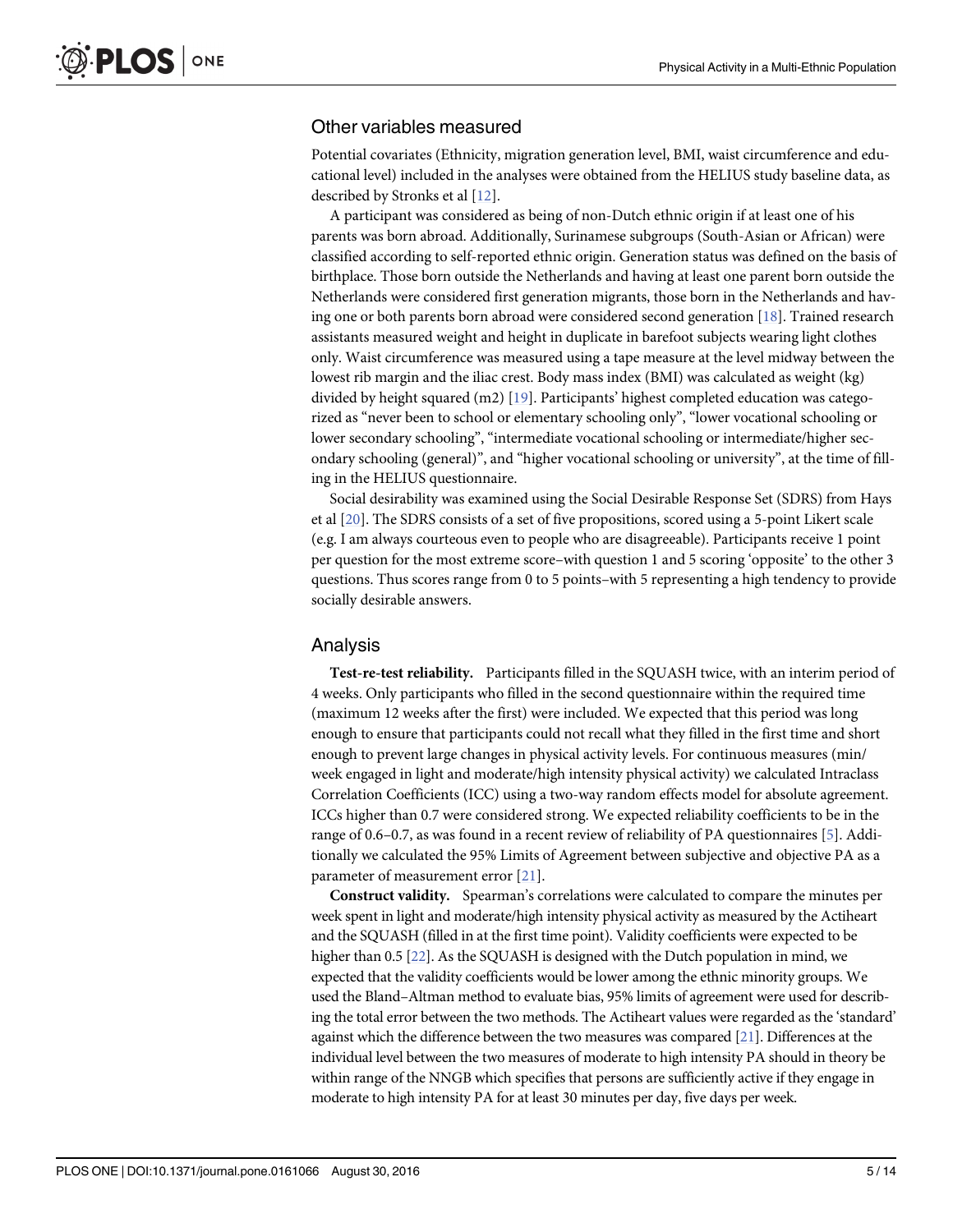<span id="page-6-0"></span>For the dichotomous measure, 'fulfils NNGB', in both the reliability and construct validity analysis we assessed Cohen's Kappa where kappa < 0.20 was considered 'poor', 0 to 0.20 'slight', 0.21 to 0.4 'fair', 0.41 to 0.60 'moderate', 0.61 to 0.8 'substantial', and above 0.81 'almost perfect' [\[23\]](#page-14-0).

Ethnic differences. Ethnic differences between objective (Actiheart) and subjective (SQUASH) measures were studied using linear regression with the Dutch group as reference accounting for determinants of PA (education level and BMI) as well as for relevant confounders (age and social desirability).

Analysis was conducted with IBM SPSS 20.

#### **Results**

The characteristics of participants are shown in  $Table 1$ . The average age (SD) of participants ranged from 40.2 (9.6) years among Turkish women to 53.0 (6.5) years among Dutch origin men. Among the ethnic minority groups, the majority were first generation migrants (78 to 97%). Body weight varied amongst the different sub-groups, the highest mean BMI amongst men was observed in Turkish participants, while amongst women this was observed in African Surinamese (28.5 (3.9) and 30.7 (7.0) respectively). Educational level also differed per ethnic group, with Dutch origin participants having completed a higher level of education than the ethnic minority groups; 62–66% had a high education level compared to 15% among Turkish

#### Table 1. Participant Characteristics.

|                                                      |                 | <b>Dutch</b>      |                 | <b>South Asian</b><br><b>Surinamese</b> |                 | <b>African Surinamese</b> | <b>Turkish</b>  |                   | <b>Moroccan</b>        |                   |
|------------------------------------------------------|-----------------|-------------------|-----------------|-----------------------------------------|-----------------|---------------------------|-----------------|-------------------|------------------------|-------------------|
|                                                      | Men<br>$n = 44$ | Women<br>$n = 67$ | Men<br>$n = 43$ | Women<br>$n = 55$                       | Men<br>$n = 49$ | Women<br>$n = 42$         | Men<br>$n = 48$ | Women<br>$n = 40$ | <b>Men</b><br>$n = 37$ | Women<br>$n = 37$ |
| Age in years, mean (SD)                              | 53.0<br>(6.5)   | 47.2 (9.6)        | 48.9<br>(9.3)   | 45.5 (10.0)                             | 51.5<br>(6.8)   | 51.4(5.7)                 | 43.7<br>(9.8)   | 40.2(9.6)         | 40.6<br>(11.8)         | 42.4(9.9)         |
| 1st generation, n (%)                                |                 |                   | 38<br>(90.5)    | 48 (87.3)                               | 45<br>(97.5)    | 39(95.1)                  | 39<br>(78.0)    | 37 (86.0)         | 29<br>(78.4)           | 30(81.1)          |
| BMI ( $kg/m2$ ), mean (SD)                           | 25.4<br>(3.7)   | 24.0(3.7)         | 26.3<br>(4.1)   | 26.1(4.7)                               | 25.6<br>(3.8)   | 30.7(7.0)                 | 28.5<br>(3.9)   | 28.7(5.8)         | 26.6<br>(3.6)          | 28.0(5.6)         |
| Waist circumference, cm<br>(SD)                      | 96.7<br>(11.6)  | 85.5 (10.9)       | 95.6<br>(10.7)  | 87.4 (10.5)                             | 92.1<br>(10.4)  | 98.1 (14.6)               | 98.1<br>(10.5)  | 90.7(13.1)        | 94.9<br>(9.3)          | 90.7(12.1)        |
| Highest education, n (%)                             |                 |                   |                 |                                         |                 |                           |                 |                   |                        |                   |
| $\cdot$ 1 (low)                                      | 0               | 1(1.5)            | 716.7           | 8(14.8)                                 | 2(4.4)          | 4(9.8)                    | 10<br>(20.8)    | 11 (26.2)         | 5(14.3)                | 14 (38.9)         |
| $\cdot$ 2                                            | 6(13.3)         | 9(13.4)           | 17<br>(40.5)    | 20 (36.4)                               | 22<br>(47.8)    | 14(34.1)                  | 21<br>(43.8)    | 5(11.9)           | 10<br>(28.6)           | 3(13.9)           |
| $\cdot$ 3                                            | 11<br>(24.4)    | 13 (19.4)         | 8(19.0)         | 16(29.1)                                | 10<br>(21.7)    | 13(31.7)                  | 10<br>(20.8)    | 18 (42.9)         | 14<br>(40.0)           | 11 (30.6)         |
| $\cdot$ 4 (high)                                     | 28<br>(62.2)    | 44 (65.7)         | 10<br>(23.8)    | 11(20.0)                                | 12<br>(26.1)    | 10(24.4)                  | 7(14.6)         | 8(19.0)           | 6(17.1)                | 6(16.7)           |
| Social desirability score,<br>mean (SD)              | 0.7(0.9)        | 1.0(1.1)          | 1.6(1.6)        | 1.7(1.4)                                | 1.8(1.6)        | 2.0(1.6)                  | 1.4(1.5)        | 1.3(1.4)          | 1.5(1.4)               | 1.7(1.1)          |
| Net response rate (%)                                | 61              | 64                | 41              | 60                                      | 54              | 51                        | 50              | 26                | 31                     | 33                |
| <b>Completed SQUASH at two</b><br>time points $(\%)$ | 89              | 84                | 74              | 74                                      | 72              | 72                        | 70              | 63                | 57                     | 57                |
| Test-re-test timespanMean<br>weeks (SD)              | 6.1(3.3)        | 7.1(4.2)          | 5.8(2.3)        | 6.4(2.6)                                | 6.9(4.2)        | 6.6(4.4)                  | 7.1(3.8)        | 6.3(3.2)          | 6.0(3.8)               | 6.9(2.3)          |

Highest education level: 1 = "never been to school or elementary schooling only", 2 = "lower vocational schooling or lower secondary schooling", 3 = "intermediate vocational schooling or intermediate/higher secondary schooling (general)", and 4 = "higher vocational schooling or university"

doi:10.1371/journal.pone.0161066.t001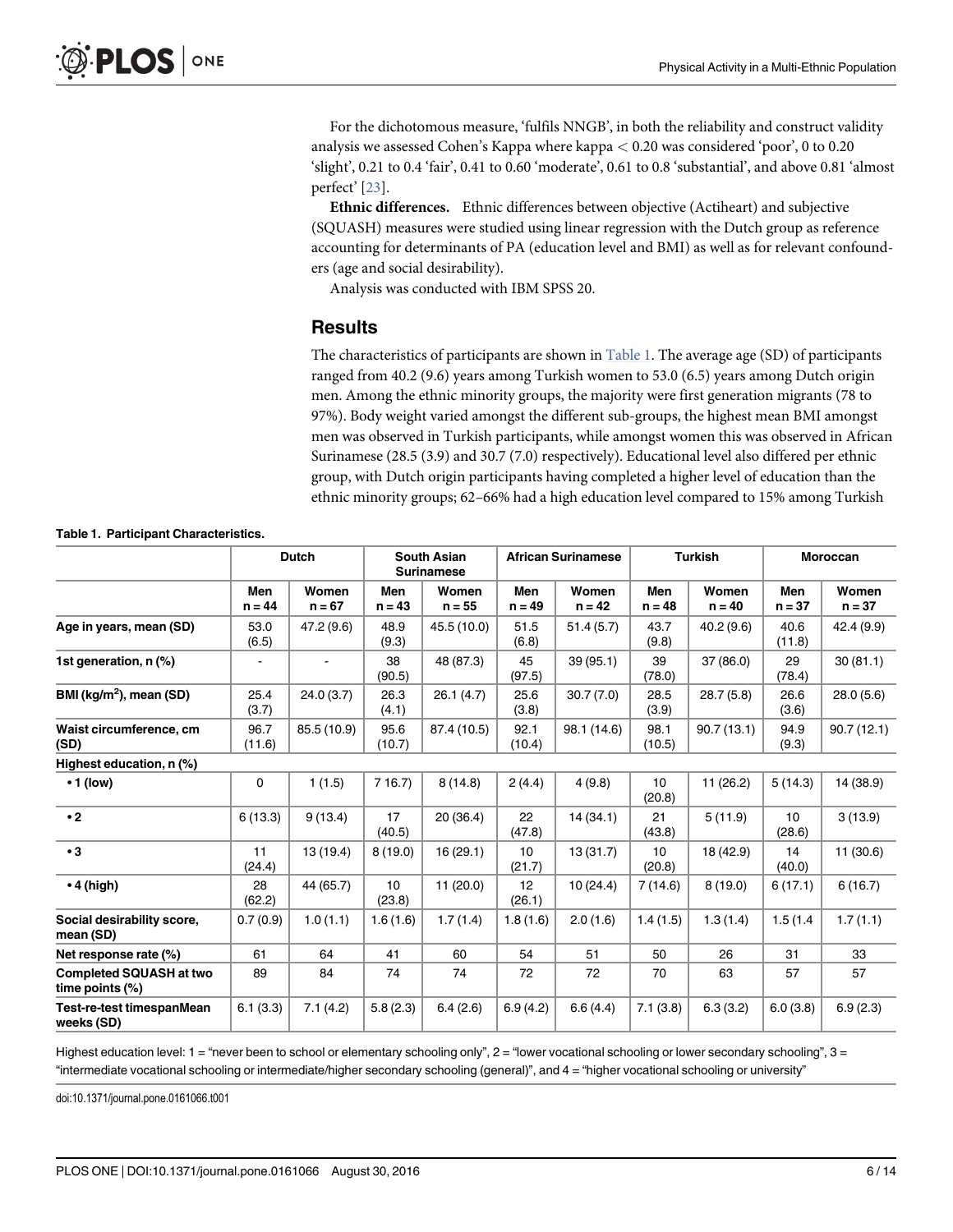|       |                            | <b>Light intensity PA</b><br>Moderate and High intensity PA |                                                        |                                            | <b>Meets Norm PA</b>                                   |                           |
|-------|----------------------------|-------------------------------------------------------------|--------------------------------------------------------|--------------------------------------------|--------------------------------------------------------|---------------------------|
|       |                            | <b>Intra Class</b><br>Correlation (95% CI)                  | Mean difference (min/week)<br>±95% Limits of Agreement | <b>Intra Class</b><br>Correlation (95% CI) | Mean difference (min/week)<br>±95% Limits of Agreement | Cohen's kappa<br>(95% CI) |
| Women | Dutch $n = 57$             | 0.41(0.17, 0.60)                                            | $-360 + 2530$                                          | 0.64(0.39, 0.79)                           | $-184 \pm 906$                                         | 0.29(0.04,<br>0.55)       |
|       | SA Sur.<br>$n = 42$        | 0.20(0.00, 0.48)                                            | $-549 + 2583$                                          | $0.32$ (-0.27, 0.63)                       | $-693 \pm 2656$                                        | 0.38(0.13,<br>0.63)       |
|       | African Sur.<br>$n = 31$   | 0.46(0.12, 0.70)                                            | $-400 + 3510$                                          | 0.05(0.54, 1.06)                           | $-843 \pm 4721$                                        | $0.18(-0.16,$<br>0.52)    |
|       | <b>Turkish</b><br>$n = 27$ | 0.21(0.00, 0.54)                                            | $-912 + 3290$                                          | $0.45 (-0.20, 0.75)$                       | $-210 \pm 1305$                                        | 0.35(0.03,<br>0.68)       |
|       | Moroccan<br>$n = 21$       | 0.78(0.52, 0.91)                                            | -475 ±1372                                             | $0.07$ ( $-1.35, 0.63$ )                   | $-770 \pm 2561$                                        | $0.07(-0.20,$<br>0.34)    |
| Men   | Dutch $n = 41$             | 0.56(0.31, 0.74)                                            | $-115 + 1630$                                          | $0.38(-0.16, 0.67)$                        | $-578 \pm 2198$                                        | $0.04(-0.22,$<br>0.30)    |
|       | SA Sur.<br>$n = 32$        | $0.51$ $0.19$ , $0.73$ )                                    | $-235 + 2240$                                          | $0.37 (-0.31, 0.70)$                       | $-558 \pm 2596$                                        | $0.01 - 0.32$<br>0.32)    |
|       | African Sur.<br>$n = 36$   | 0.46(0.15, 0.68)                                            | $-694 + 2337$                                          | 0.61(0.23, 0.80)                           | $-662 \pm 1800$                                        | 0.48(0.23,<br>0.73)       |
|       | <b>Turkish</b><br>$n = 35$ | 0.40(0.76, 0.64)                                            | $-1019 + 3357$                                         | $0.35(-0.29, 0.67)$                        | $-526 \pm 2578$                                        | 0.32(0.03,<br>0.62)       |
|       | Moroccan<br>$n = 21$       | 0.21(0.00, 0.58)                                            | 390 ± 2637                                             | $0.58(-0.04, 0.83)$                        | $-307 \pm 4653$                                        | $0.12(-0.25,$<br>0.50)    |

#### <span id="page-7-0"></span>Table 2. Test-re-test reliability of the SQUASH questionnaire.

SA Sur. = South Asian Surinamese, African Sur. = African Surinamese

doi:10.1371/journal.pone.0161066.t002

men and 17% among Moroccan women. The ethnic minority groups scored higher on social desirability (range 1.3–2.0 out of 5 points) compared to Dutch origin participants who scored between 0.7–1.0.

The response rate differed between ethnic groups, and was lowest in the Turkish women (26%) and Moroccan men (31%). Information from the HELIUS study enabled us to compare responders and non-responders on main characteristics (full data not shown). Statistically significant differences between responders and non-responders, per ethnic group were as follows: Among Dutch, participants had a lower BMI than non-responders. Among South Asian Surinamese and Turkish, more women participated than men. Among African-origin Surinamese and Moroccan more first generation persons participated. No other differences between groups were observed.

Table 2 presents the results of the test-re-test reliability of the SQUASH. The average testre-test time span was 6.5 weeks. Reliability varied greatly with no consistent patterns on the basis of ethnicity or the outcome variable used. The ICCs for continuous measures ranged from extremely low (0.05 for moderate/high intensity PA in African Surinamese women) to acceptable (0.78 for light intensity PA in Moroccan women, 0.64 for moderate/high intensity PA in Dutch women). Participants reported higher PA at the second time point for all continuous variables, as is reflected in the negative mean differences in the tables; Moroccan men were the only exception, reporting lower light intensity PA at the second time point. The limits of agreement between the measures at the two time points were wide for all groups. For meeting the norm for PA (NNGB) Cohen's kappa ranged from poor (0.01 among South Asian Surinamese men) to, at best moderate (0.38 in African Surinamese men).

Construct validity for light and moderate/high intensity PA is presented in [Table 3](#page-8-0). Objectively measured light intensity was on average higher than what was reported using the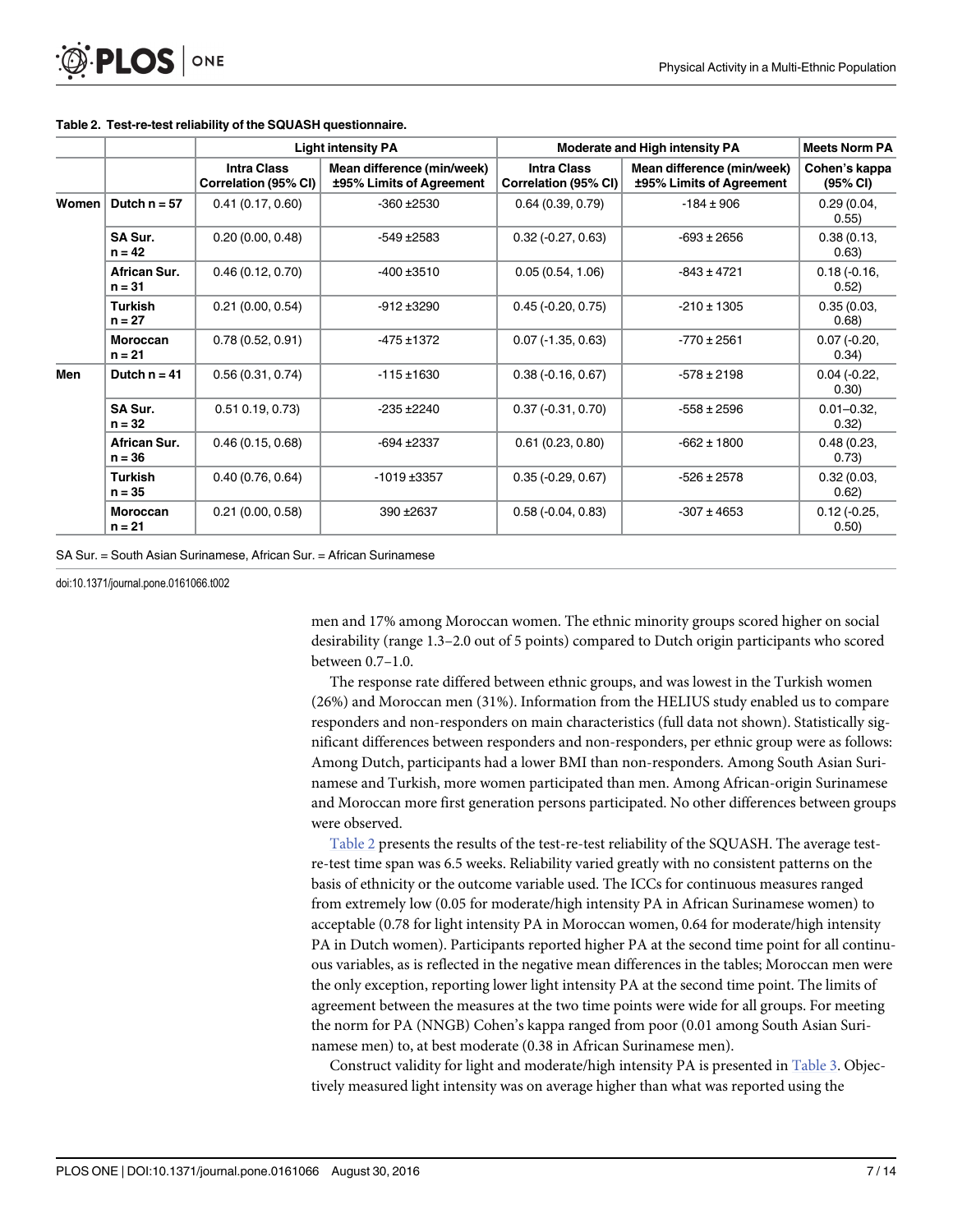<span id="page-8-0"></span>

|            |                               | Actiheart, mean<br>min/week (SD) | <b>SQUASH, mean</b><br>min/week (SD) | Mean difference (Actiheart-<br>SQUASH), mean min/week<br>(SD) | 95% Limits of<br>Agreement (min/<br>week) | Spearman's correlation<br>coefficient (p-value) |
|------------|-------------------------------|----------------------------------|--------------------------------------|---------------------------------------------------------------|-------------------------------------------|-------------------------------------------------|
|            |                               |                                  |                                      | <b>Light Intensity PA</b>                                     |                                           |                                                 |
| Women      | Dutch ( $n = 67$ )            | 3712 (1328)                      | 1926 (856)                           | 1788 (1675)                                                   | ± 3283                                    | $-0.11(0.374)$                                  |
|            | SA Sur.<br>$(n = 55)$         | 4021 (1594)                      | 1510 (892)                           | 2530 (2061)                                                   | ±4039                                     | $-0.28(0.039)$                                  |
|            | African Sur.<br>$(n = 42)$    | 3259 (1379)                      | 1799 (1459)                          | 1468 (2169)                                                   | ±4215                                     | $-0.12(0.437)$                                  |
|            | <b>Turkish</b><br>$(n = 40)$  | 4612 (1418)                      | 1436 (797)                           | 3144 (1519)                                                   | ± 2977                                    | 0.14(0.407)                                     |
|            | <b>Moroccan</b><br>$(n = 37)$ | 4081 (1041)                      | 1275 (1086)                          | 2738 (1564)                                                   | ± 3065                                    | $-0.13(0.459)$                                  |
| <b>Men</b> | Dutch ( $n = 44$ )            | 3003 (1373)                      | 1936 (966)                           | 1053 (1495)                                                   | ± 2930                                    | 0.20(0.184)                                     |
|            | SA Sur.<br>$(n = 43)$         | 3626 (1647)                      | 1487 (976)                           | 2165 (1853)                                                   | ± 3631                                    | 0.05(0.743)                                     |
|            | African Sur.<br>$(n = 49)$    | 3795 (1754)                      | 1040 (889)                           | 2733 (1886)                                                   | ± 3696                                    | 0.15(0.312)                                     |
|            | <b>Turkish</b><br>$(n = 48)$  | 4237 (1683)                      | 1196 (1143)                          | 3049 (1756)                                                   | ± 3088                                    | 0.40(0.005)                                     |
|            | <b>Moroccan</b><br>$(n = 37)$ | 4490 (1730)                      | 1310 (1036)                          | 3181 (2115)                                                   | ± 4145                                    | $-0.09(0.609)$                                  |
|            |                               |                                  |                                      | Moderate and High Intensity PA                                |                                           |                                                 |
| Women      | <b>Dutch</b>                  | 344 (274)                        | 394 (396)                            | -52 (417)                                                     | ±818                                      | 0.41(0.001)                                     |
|            | SA Sur.                       | 288 (497)                        | 354 (485)                            | -70 (702)                                                     | ± 1376                                    | 0.15(0.278)                                     |
|            | African Sur.                  | 462 (1077)                       | 443 (622)                            | 8 (1259)                                                      | ± 2467                                    | 0.34(0.029)                                     |
|            | <b>Turkish</b>                | 222 (157)                        | 373 (568)                            | $-162(604)$                                                   | ± 1184                                    | 0.30(0.039)                                     |
|            | <b>Moroccan</b>               | 381 (539)                        | 136 (206)                            | 251 (522)                                                     | ± 1023                                    | 0.12(0.495)                                     |
| Men        | <b>Dutch</b>                  | 489 (418)                        | 413 (463)                            | 68 (633)                                                      | ± 1240                                    | 0.17(0.277)                                     |
|            | SA Sur.                       | 256 (306)                        | 520 (657)                            | -265 (736)                                                    | ± 1443                                    | 0.26(0.091)                                     |
|            | African Sur.                  | 286 (268)                        | 414 (576)                            | $-124(598)$                                                   | ± 1172                                    | 0.38(0.007)                                     |
|            | <b>Turkish</b>                | 271 (337)                        | 467 (828)                            | $-195(804)$                                                   | ± 1575                                    | 0.08(0.605)                                     |
|            | <b>Moroccan</b>               | 312 (320                         | 476 (666)                            | $-165(682)$                                                   | ± 1337                                    | 0.18(0.301)                                     |

#### [Table 3.](#page-7-0) Construct validity–differences between objective (Actiheart) and subjective (SQUASH) levels of Physical Activity.

SA Sur. = South Asian Surinamese, African Sur. = African Surinamese

doi:10.1371/journal.pone.0161066.t003

SQUASH in all groups. At the population level, mean differences between the two measures of light intensity PA ranged from 1053 minutes/week (150 min/day) in Dutch men to 3144 minutes/week (449 min/day) in Turkish women. The 95% limits of Agreement were wide (ranging from ±2930 to ±4215 min/week). Bland-Altman plots indicate that differences between the measures were larger with higher duration of objectively measured activity (see Figs A and B in [S1 File](#page-12-0) "Bland Altman Plots for Light Intensity Physical Activity" in men and women respectively.

Objectively measured moderate/high intensity PA was lower than was reported using the SQUASH. At the population level, mean differences between the two measures were, amongst Moroccan women (mean difference 251 minutes/week, 36 min/day) and Dutch men (mean difference 68 minutes/week, 10 min/day). African Surinamese women were the only exception (mean difference 8 minutes/week, 1 min/day). Although the differences between the Actiheart and SQUASH measures of moderate/high intensity PA were smaller than they were for low intensity PA, wide limits of agreement in all groups, indicate poor agreement between SQUASH and Actiheart measures at the individual level.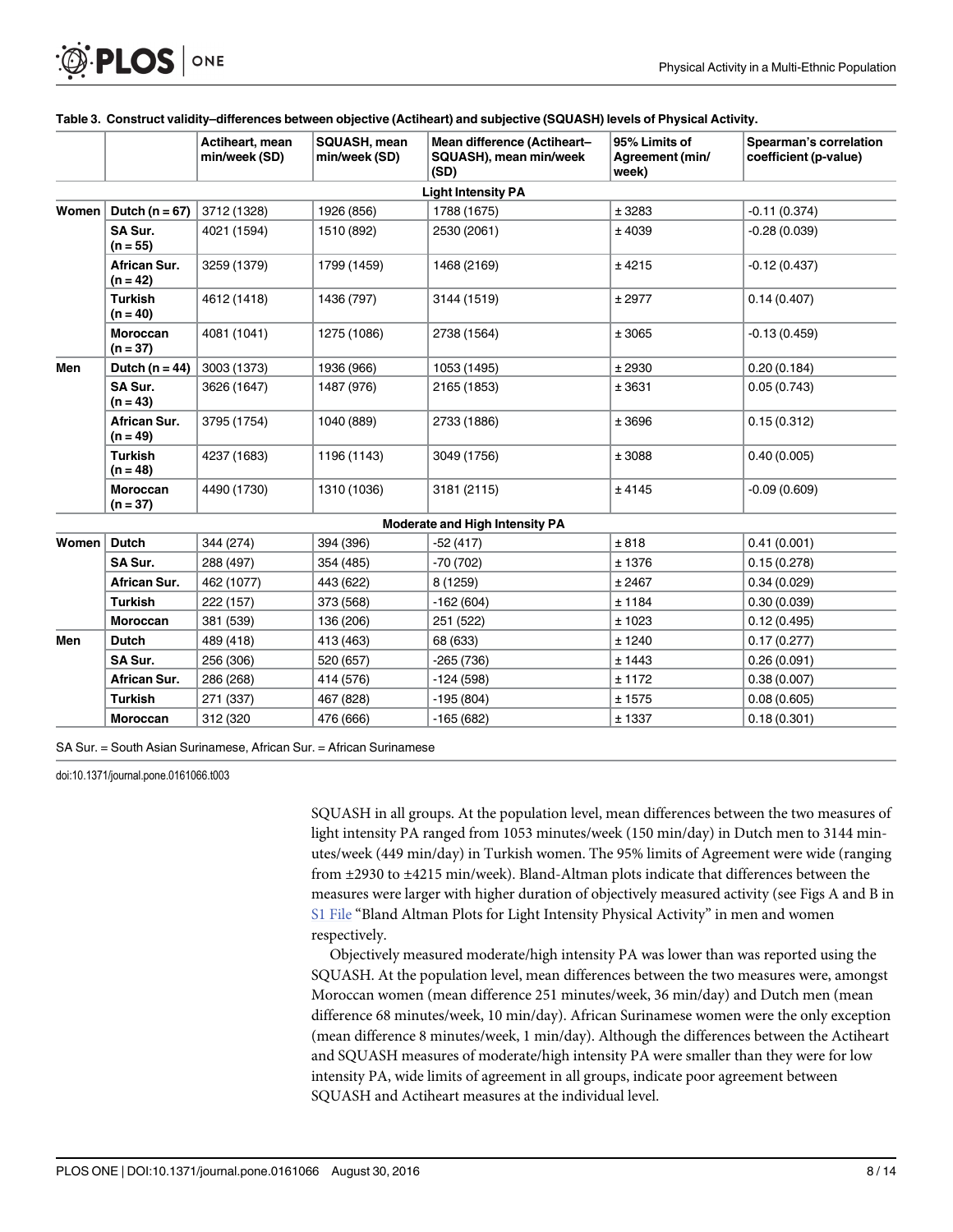

|       |                |                    | Difference in Light Intensity PA |                       |                     | Difference in Moderate and High Intensity PA |                       |  |
|-------|----------------|--------------------|----------------------------------|-----------------------|---------------------|----------------------------------------------|-----------------------|--|
|       |                | Age adjusted       | Age + Education                  | <b>Fully adjusted</b> | Age adjusted        | Age + Education                              | <b>Fully adjusted</b> |  |
| Women | Dutch origin   | Ref.               | Ref.                             | Ref.                  | Ref.                | Ref.                                         | Ref.                  |  |
|       | <b>SA Sur.</b> | 905 (250, 1559)**- | 589 (-113, 1291)                 | 715 (-4, 1434)        | $-33(-297, 231)$    | 86 (-200, 372)                               | 117 (-176, 409)       |  |
|       | African Sur.   | 135 (-850, 580)    | -309 (-1043, 423)                | $9(-800, 782)$        | 34 (-254, 323)      | 111 (-187, 409)                              | 130 (-192, 453)       |  |
|       | Turkish        | 1312 (580,2044)**  | 938 (156,1720)*                  | 1135 (325, 1945)*     | 99 (-394, 196)      | $-15$ ( $-333, 303$ )                        | -43 (-373, 287)       |  |
|       | Moroccan       | 958 (215, 1700)*   | 463 (-349,1277)                  | 653 (-185,1490)       | $307(7, 606)^*$     | 407 (76, 738)*                               | 417 (76, 758)*        |  |
| Men   | Dutch origin   | Ref.               | Ref.                             | Ref,                  | Ref.                | Ref.                                         | Ref.                  |  |
|       | <b>SA Sur.</b> | 728 (13, 1443)*    | 500 (-113, 1291)                 | 464 (-311, 1239)      | $-310(-599, -21)^*$ | $-224 (-527, 79)$                            | $-239(-549, 71)$      |  |
|       | African Sur.   | 1504 (818,2191)**  | 1303 (584, 2021)**               | 1286 (552, 2019)*     | $-198(-476, 80)$    | $-88$ ( $-374$ , 198)                        | -106 (-399, 187)      |  |
|       | Turkish        | 1290 (572,2007)**  | 1029 (251,807)*                  | 1126 (313,1939)*      | -195 (-485, 95)     | -108 (-418, 203)                             | -109 (-434, 216)      |  |
|       | Moroccan       | 1236 (445,2027)**  | 1058 (230,1886)*                 | 1083 (239, 1927)*     | -143 (-463, 177)    | -83 (-413, 247)                              | -92 (-429, 245)       |  |

Table 4. Ethnic differences in the discrepancy between objective (Actiheart) and subjective (SQUASH questionnaire) measures of Physical Activity in minutes per week.

Fully adjusted model included age, BMI, highest education level and Social desirability score. Statistically significant differences between ethnic groups and Dutch men/women (\*p<0.05). (\*\*p<0.01)

Unstandardized betas shown in table.

doi:10.1371/journal.pone.0161066.t004

Finally, Spearman's correlations between the Actiheart and SQUASH measures of PA varied per group and were smaller than expected; ranging from 0.08 for moderate/high intensity PA in Turkish men, to 0.41 for moderate/high intensity PA in Dutch women.

Table 4 shows the results of the analysis of the ethnic differences in the discrepancy between the objective and subjective measures of light intensity and moderate/high intensity PA. Among women, differences with the Dutch reference group in light intensity PA seem to be explained by differences in educational level, except in Turkish women, where the differences persisted even after additional adjustment for BMI and social desirability (Beta 1135 (95%CI 325, 1945)). Differences in moderate and high intensity PA were only statistically significant in Moroccan women. Among men, significant differences with Dutch men were observed in light intensity PA and these persisted after full adjustment, with the exception of South Asian Surinamese men (Beta 464 (95%CI -311, 1239)).

Finally, Table 5 shows the level of agreement between the Actiheart and the SQUASH in categorizing people on the basis of fulfilling the NNGB. As with other outcome measures, there were no consistencies in findings on the basis of ethnicity. With the exception of Moroccan women, the SQUASH categorized a larger number of individuals as meeting the NNGB than

Table 5. Categorization of participants on the basis of the Dutch norm for PA (NNGB).

|       |                                                       | <b>Dutch</b> | South Asian Surinamese. | African Surinamese. | ⊺Turkish | Moroccan |  |  |  |  |
|-------|-------------------------------------------------------|--------------|-------------------------|---------------------|----------|----------|--|--|--|--|
| Women | Meets the norm SQUASH, $n$ $%$ )                      | 41 (61)      | 22(41)                  | 20(48)              | 14 (35)  | 7(19)    |  |  |  |  |
|       | Meets the norm Actiheart, n (%)                       | 29(43)       | 16 (30)                 | 14 (33)             | 10(25)   | 14 (39)  |  |  |  |  |
|       | Cohen's kappa                                         | 0.30         | 0.04                    | 0.13                | $-0.06$  | 0.04     |  |  |  |  |
|       | % Agreement between Actiheart and SQUASH <sup>a</sup> | 64.2         | 55.6                    | 57.1                | 55.0     | 58.3     |  |  |  |  |
| Men   | Meets the norm SQUASH, n (%)                          | 29 (66)      | 25(60)                  | 23(47)              | 26(54)   | 17(46)   |  |  |  |  |
|       | Meets the norm Actiheart, n (%)                       | 23(52)       | 10(24)                  | 15(31)              | 13(27)   | 12 (32)  |  |  |  |  |
|       | Cohen's kappa                                         | $-0.02$      | 0.00                    | 0.08                | 0.08     | 0.28     |  |  |  |  |
|       | % Agreement between Actiheart and SQUASH <sup>a</sup> | 50.0         | 45.2                    | 55.1                | 52.1     | 64.9     |  |  |  |  |

a Agreement means that participants are classified in the same way by the Actiheart and the SQUASH–for either meeting the norm or not meeting the norm

doi:10.1371/journal.pone.0161066.t005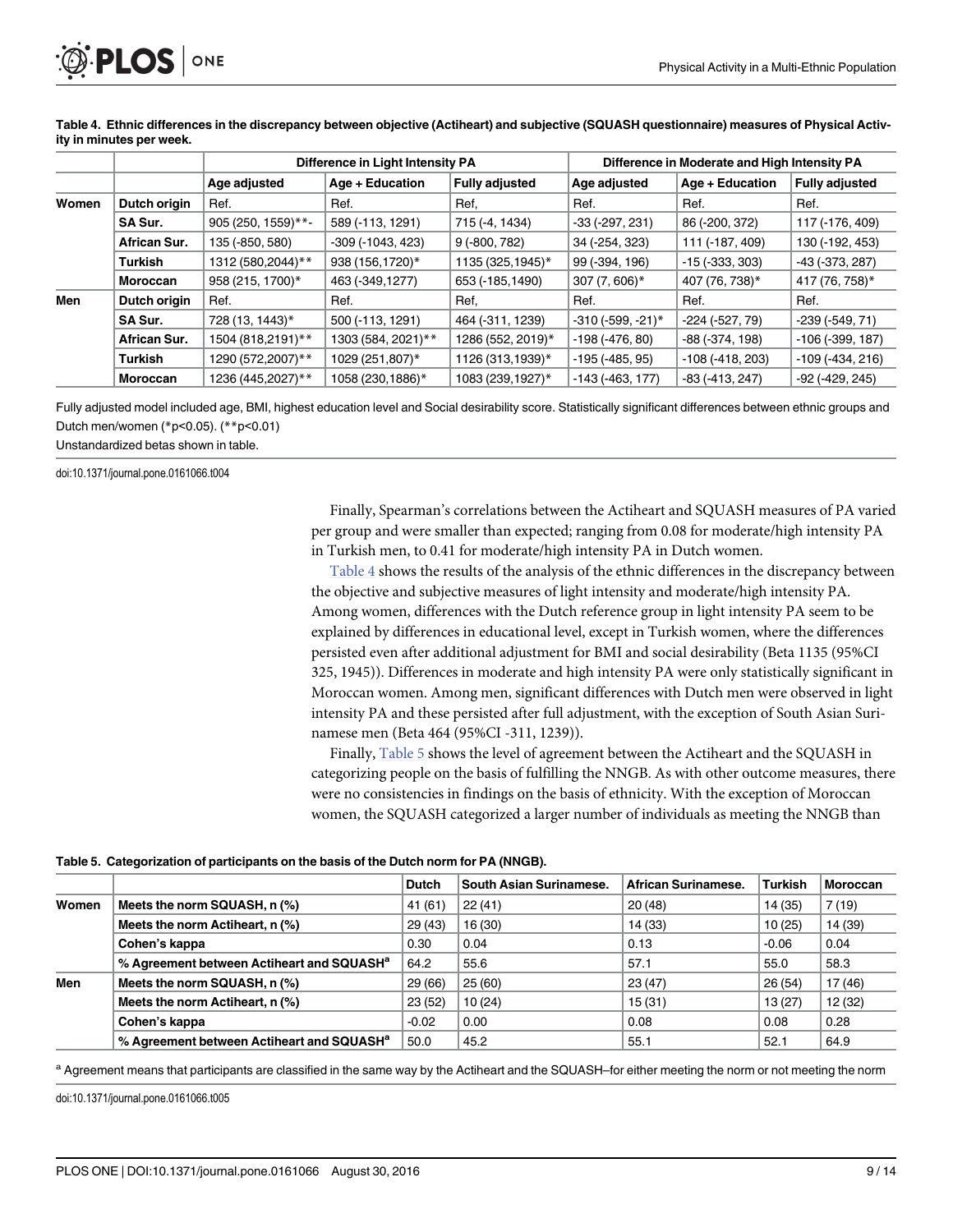<span id="page-10-0"></span>did the Actiheart. Cohen's kappa values were poor, the highest being 0.30 in Dutch women, while the lowest (0.08) was among African Surinamese men. We also looked at the percentage of agreement between the Actiheart and the SQUASH, correct classification was defined as both methods correctly classifying participants as either achieving or not achieving the NNGB. Using this approach 64.2 and 64.9% of the cases, among Dutch women and Moroccan men respectively were correctly classified. Among the other groups this was lower, varying from 45.2% in South Asian Surinamese men to 58.3% in Moroccan women.

#### **Discussion**

We aimed to validate self-reported PA using the SQUASH questionnaire in a multi-ethnic population and found that the SQUASH had a lower than expected test-re-test reliability in all ethnic groups. Compared to objective measures, the SQUASH largely underestimated the time spent in light intensity PA. Self-reported moderate and high intensity PA was higher than measured (overestimated), although differences at the group level were smaller than they were for light intensity PA. Nonetheless, wide limits of agreement (larger than 30 minutes per day) indicated poor validity at the individual level. The questionnaire also overestimated the number of participants that met the norm for PA. Validity coefficients were not lower in ethnic minority groups than in Dutch participants and we found no differences between the ethnic minority groups and Dutch population in the discrepancy between objectively and subjectively measured moderate/high intensity PA.

This is the first study to validate the SQUASH in a multi-ethnic population using an objective measure of PA, thus we are unable to compare our results with those among similar populations. A study by Wendel-Vos et al reported the SQUASH to be fairly reliable in a Dutch population, the Spearman's correlation for test-re-test in that study was 0.58 (total PA). While we cannot directly compare our results due to methodological differences, our results indicate a somewhat lower reliability. Wendel-Vos et al included office workers (who are presumably higher educated) while we included a population-based sample of, on average, lower educated participants [[10\]](#page-13-0). Socio-cultural background, sex, age, literacy and cognitive ability have been reported to influence reliability estimates of PA questionnaires [[5\]](#page-13-0). Thus the lower test-re-test statistics in our study might reflect the ethnic and educational diversity of our population. The ICCs derived in our population for test-re-test reliability were also lower than what was reported in a recent review by Helmerhorst et al where median ICCs were 0.765 [\[5\]](#page-13-0). That review found reliability to be higher in studies with shorter test-re-test interval. We had a relatively long test-re-test interval of average 6–7 weeks. In designing the study we decided to use a longer time period for the test-re-test in order to minimize the chance that respondents remembered the answers they gave at the first administration as this may lead to an inflation of reliability estimates [\[24\]](#page-14-0). This might have increased the change that the second measurement in our study reflects real changes in the activity patterns over time in addition to measurement error and might be another reason for the low reliability statistics. Wendel-Vos et al also studied the validity of the SQUASH based on accelerometer data [[10](#page-13-0)]. The Spearman's correlation was 0.45 which is moderate and comparable to what we found among Dutch women (0.41) but higher than our findings among Dutch men (0.17). In our study, the Actiheart and the SQUASH consistently classified 50–64% of Dutch men and women respectively on the basis of the NNGB, which is lower the 69.5% reported by de Hollander et al in a similar study  $[11]$  $[11]$  $[11]$ .

Consistent with our findings, two previous studies of the validity of PA questionnaires in multi-ethnic populations showed mixed results. In a Singapore study, Nang et al examined the validity of two different questionnaires (the long IPAQ and the SP2PAQ, a questionnaire based on several existing instruments) in three ethnic groups (Chinese, Malay and Indian) and found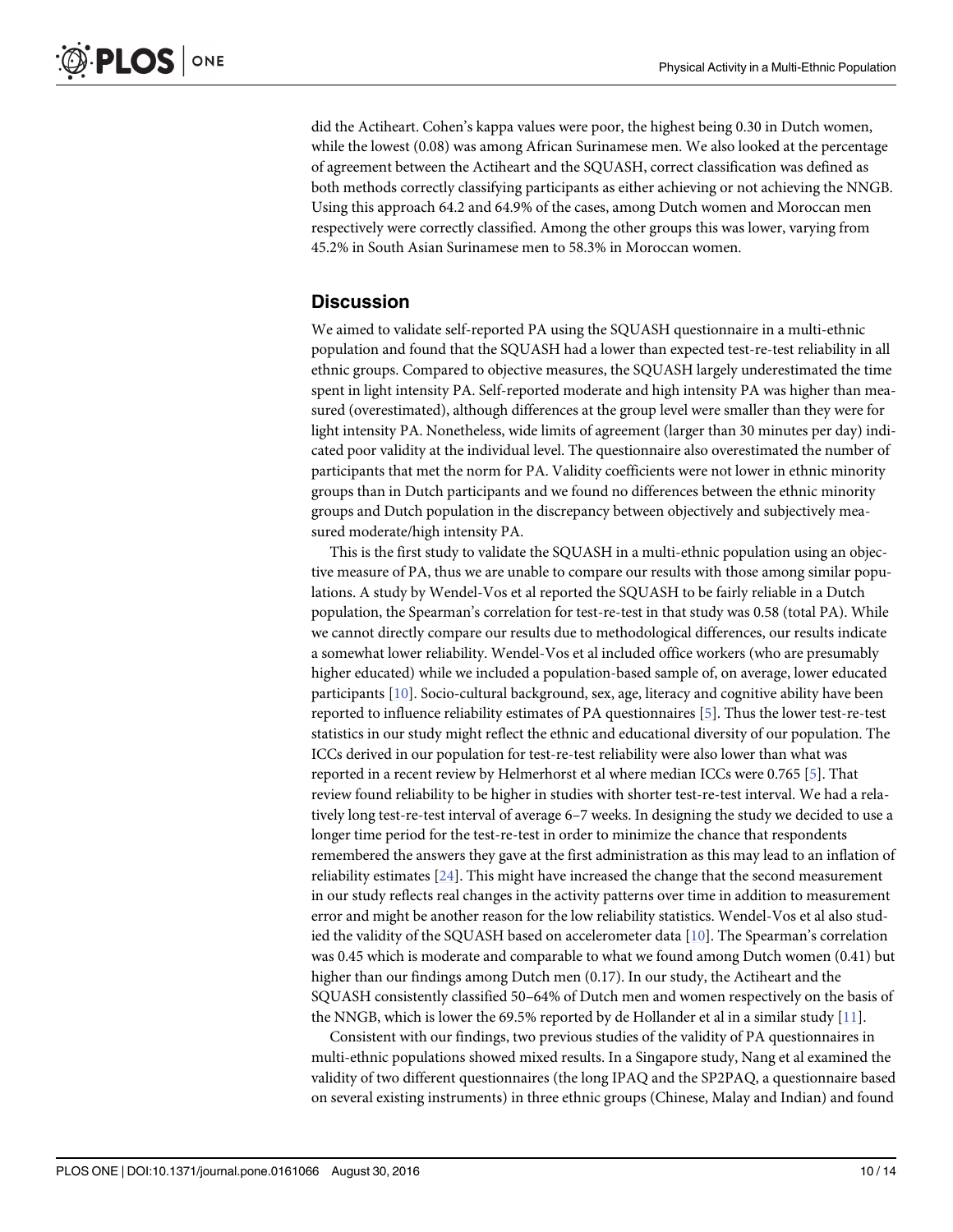<span id="page-11-0"></span>this to vary depending on the questionnaire studied as well as the outcome measure (either moderate or vigorous activity) [\[25\]](#page-14-0). In a Swedish study, Arvidsson et al found estimates to vary between Swedish and Iraqi participants, based on the outcome measure studied [[26\]](#page-14-0).

Our finding that compared to Actiheart measures, light intensity PA is underestimated with the SQUASH while moderate and high intensity activities are overestimated by all ethnic groups is consistent with studies among 'general' populations in different settings  $[6, 27-29]$  $[6, 27-29]$  $[6, 27-29]$  $[6, 27-29]$  $[6, 27-29]$  $[6, 27-29]$  $[6, 27-29]$ . Structured and more vigorous PA can be more easily recalled compared to more vaguely defined light PA like "Standing work, such as cooking, washing the dishes, ironing, feeding or bathing a child". Additionally, the SQUASH was not designed to assess activities with an intensity of MET<2, which may explain the discrepancy with the Actiheart measures of light intensity activity in this study; the Actiheart provides specification for MET levels  $\geq$  1.5. Walking and cycling are measured in three domains by the SQUASH: during commuting; as a leisuretime activity; and, in the case of cycling, as a sport. Participants may inadvertently record these activities at multiple moments while filling in the questionnaire. The questionnaire was designed to be short, thus frequency, duration and intensity of each activity are asked in a single question. This means that participants have to consider the different dimensions of their routine PA simultaneously. Restructuring the questionnaire to take a more step-wise approach might improve reporting of PA, as might explicit inclusion of activities that are more commonly practiced by specific ethnic groups [[30](#page-14-0)]. For example, dancing is popular among African origin Surinamese but may not be considered as a form of exercise by participants when filling in the questionnaire.

Our analysis indicated that the differences between reported and measured PA in the ethnic minority groups compared to Dutch participants were limited in the case of light intensity PA and not statistically significant in the case of moderate/high intensity PA, with the exception of Moroccan women. However, we observed large discrepancies in the categorization of participants in terms of meeting the NNGB, low Cohen's kappa values indicate that the agreement between the two measures of PA was poor, in the Dutch as well as the ethnic minority groups. Our findings imply that the SQUASH does not correctly categorize individuals in terms of their PA level and thus does not provide a valid basis for the comparison of PA within or between different ethnic groups.

#### Strengths and limitations

In the present study we used a combined accelerometer and heart rate sensor to validate the SQUASH. The Actiheart circumvents the limitations of accelerometers by providing indications of both time spent in physical activity and intensity levels [[16](#page-13-0)]. It has been found to provide accurate measures of walking, running, sedentary, light- and moderate-intensity PAs in adults [[16](#page-13-0), [31](#page-14-0), [32](#page-14-0)]. Individual calibration improves energy expenditure estimates and as the Actiheart is worn continuously during the measurement period, including during showering, water sports and sleeping, it provides a more complete picture of PA. However, despite the fact that the Actiheart can measure activity intensity, it does not provide information about the location or purpose of individual activities.

There are also some potential limitations, firstly, due to our study design. PA measures using the Actiheart may not be representative of habitual PA as the devices were worn for a maximum of 5 days during a single period. This decision was based on practical considerations as well as a desire to limit respondent burden. Despite the fact that weekend days were included in the study period, a full week might have better captured habitual PA. Additionally, the SQUASH was completed prior to wearing the Actiheart; differences between the measures may be due to true differences in PA during the week that participants wore the Actiheart, an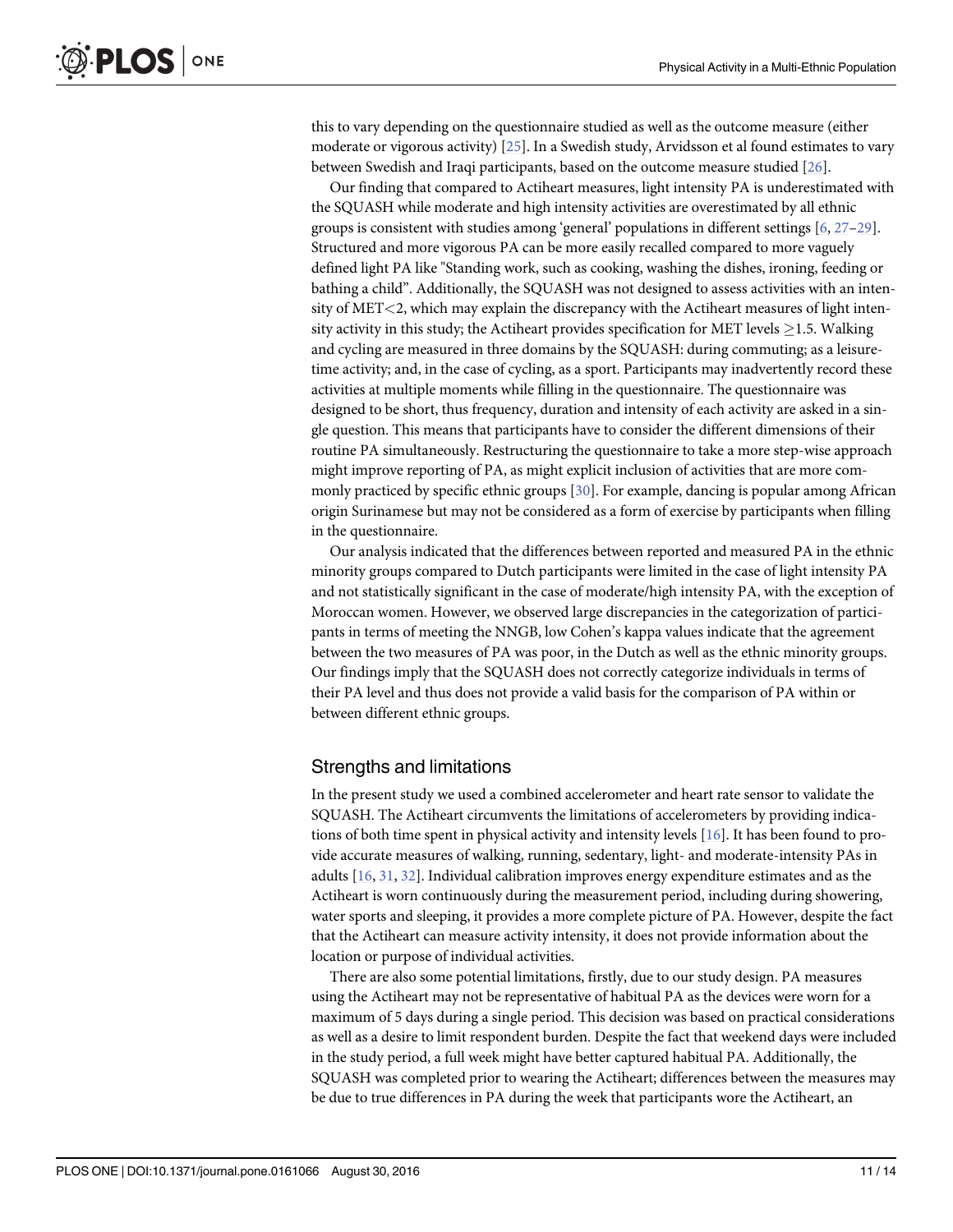<span id="page-12-0"></span>alternative study design in which participants completed the SQUASH for the week in which they wore the Actiheart may have been preferable. Furthermore, within-individual seasonal differences in PA were not assessed [\[33\]](#page-14-0). Secondly, the response rate was low among some ethnic groups which may affect the external validity of our findings; this response rate is similar to what is commonly seen in studies among ethnic minority groups [[34](#page-14-0)]. Education, language and literacy levels are likely to be important confounders, particularly as in this study the SQUASH was self-administered by participants. We did not assess level of literacy, but we found no difference in response on the basis of education level. However, we cannot rule out that language formed a barrier for response among Moroccan participants as we did not provide a translated version of the questionnaire. Thirdly, considerably fewer participants among the ethnic minorities filled in the SQUASH a second time, thus the sample size for the test-retest reliability analyses was poor to fair. Higher reporting of PA at the second time point may be due to participants being made aware of their PA, as a result of taking part in this study. To minimize this potential we gave feedback on PA levels only after full completion of the study.

## **Conclusions**

We found considerable variation in the reliability and validity of the SQUASH with no consistent patterns on the basis of ethnicity. Although the ethnic minority participants were not any worse at reporting PA than were the Dutch origin men and women, our findings imply that the SQUASH does not provide a valid basis for the comparison of PA between different ethnic groups.

## Supporting Information

[S1 File.](http://www.plosone.org/article/fetchSingleRepresentation.action?uri=info:doi/10.1371/journal.pone.0161066.s001) Figs A and B. Bland Altman Plots for Light Intensity Physical Activity. (PDF)

## Acknowledgments

We are grateful to the participants of the HELIUS study and the management team, research nurses, interviewers, research assistants and other staff who have taken part in gathering the data of this study. In addition, we thank Sanne Schepers for her assistance during the data gathering, Wanda Wendel-Vos (National Institute for Public Health and the Environment) for her advice and the loan of the Actiheart devices. Leo Walsma (Wave Medical BV) for his support with issues relating to the Actiheart. Kate Westgate (MRC Epidemiology Unit, Cambridge) for advice regarding the handling of the Actiheart data.

## Author Contributions

Conceptualization: MN MGJG KS. Formal analysis: MN CBT. Funding acquisition: KS. Methodology: MN CBT. Supervision: KS. Writing – original draft: MN. Writing – review & editing: KS MGJG MBS RHHE HD CBT.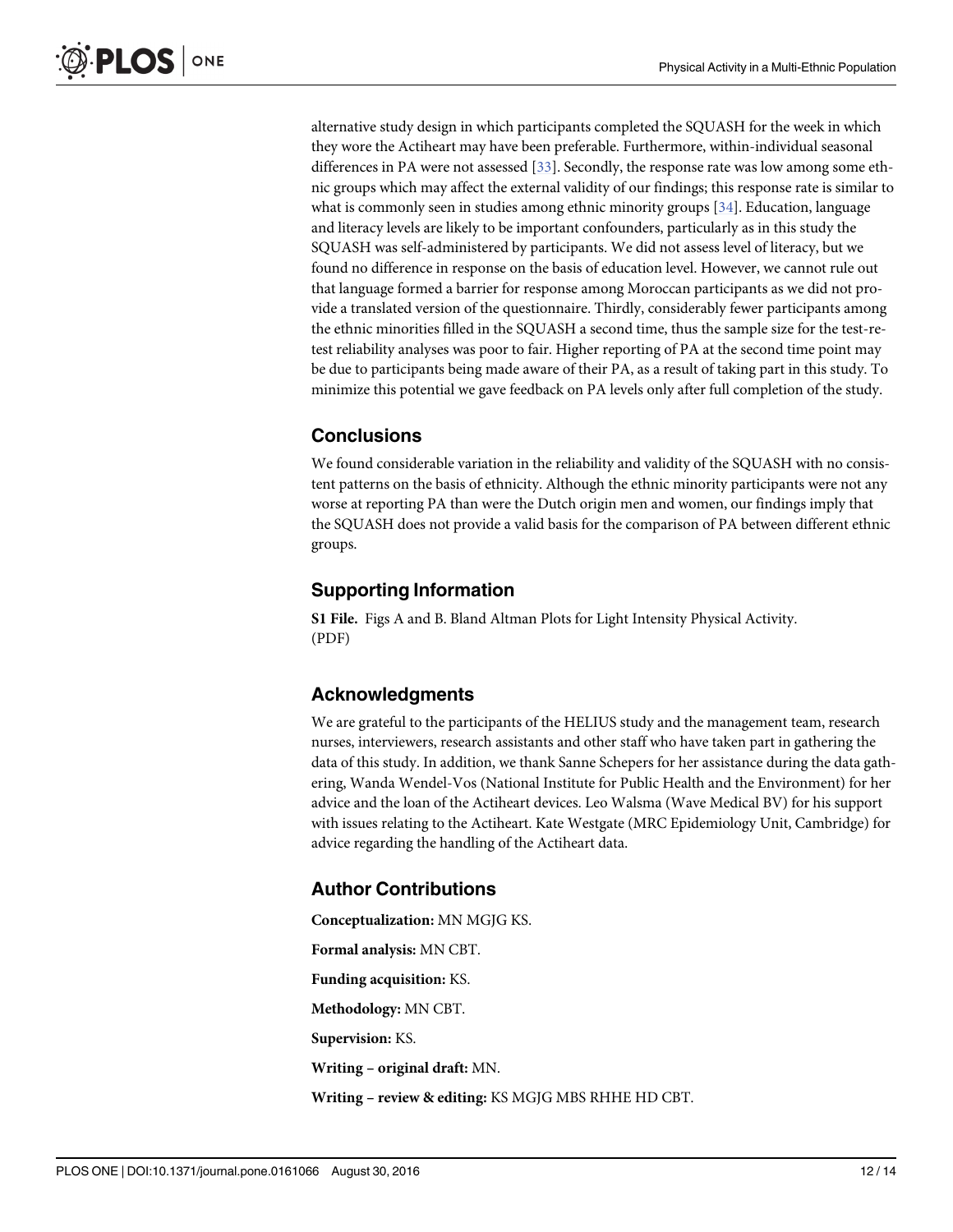#### <span id="page-13-0"></span>References

- [1.](#page-2-0) WorldHealthOrganisation. Physical Activity Fact sheet N°385. Geneva: WHO; 2015.
- [2.](#page-2-0) Trendrapport Bewegen en Gezondheid 2008/2009 [Trends in Physical activity and Health 2008/2009]. Leiden: 2010 2010. Report No.
- [3.](#page-2-0) Nationaal Kompas Volksgezondheid [National Public Health Compass]. <http://wwwnationaalkompasnl> [Internet]. 2014; version 4.17. Available from: [https://www.volksgezondheidenzorg.info/onderwerp/](https://www.volksgezondheidenzorg.info/onderwerp/sport-en-bewegen/cijfers-context/huidige-situatie#!node-beweeggedrag-0) [sport-en-bewegen/cijfers-context/huidige-situatie#!node-beweeggedrag-0.](https://www.volksgezondheidenzorg.info/onderwerp/sport-en-bewegen/cijfers-context/huidige-situatie#!node-beweeggedrag-0)
- [4.](#page-2-0) Strath SJ, Kaminsky LA, Ainsworth BE, Ekelund U, Freedson PS, Gary RA, et al. Guide to the assessment of physical activity: clinical and research applications: a scientific statement from the American Heart Association. Circulation. 2013; 128:2259–79. doi: [10.1161/01.cir.0000435708.67487.da](http://dx.doi.org/10.1161/01.cir.0000435708.67487.da) PMID: [24126387](http://www.ncbi.nlm.nih.gov/pubmed/24126387)
- [5.](#page-2-0) Helmerhorst HJ, Brage S, Warren J, Besson H, Ekelund U. A systematic review of reliability and objective criterion-related validity of physical activity questionnaires. Int J Behav Nutr Phys Act. 2012; 9:103. 1479-5868-9-103 [pii]; doi: [10.1186/1479-5868-9-103](http://dx.doi.org/10.1186/1479-5868-9-103) PMID: [22938557](http://www.ncbi.nlm.nih.gov/pubmed/22938557)
- [6.](#page-2-0) Sallis JF, Saelens BE. Assessment of physical activity by self-report: status, limitations, and future directions. Res Q Exerc Sport. 2000; 71(2 Suppl):S1–14. PMID: [10925819](http://www.ncbi.nlm.nih.gov/pubmed/10925819)
- 7. Warnecke RB, Johnson TP, Chavez N, Sudman S, O'Rourke DP, Lacey L, et al. Improving question wording in surveys of culturally diverse populations. Ann Epidemiol. 1997; 7(5):334–42. S1047-2797 (97)00030-6 [pii]. PMID: [9250628](http://www.ncbi.nlm.nih.gov/pubmed/9250628)
- [8.](#page-2-0) Koshoedo SA, Paul-Ebhohimhen VA, Jepson RG, Watson MC. Understanding the complex interplay of barriers to physical activity amongst black and minority ethnic groups in the United Kingdom: a qualitative synthesis using meta-ethnography. BMC Public Health. 2015; 15:643. doi: [10.1186/s12889-015-](http://dx.doi.org/10.1186/s12889-015-1893-0) [1893-0](http://dx.doi.org/10.1186/s12889-015-1893-0) [pii]. PMID: [26164652](http://www.ncbi.nlm.nih.gov/pubmed/26164652)
- [9.](#page-2-0) Ekelund U, Sepp H, Brage S, Becker W, Jakes R, Hennings M, et al. Criterion-related validity of the last 7-day, short form of the International Physical Activity Questionnaire in Swedish adults. Public Health Nutr. 2006; 9(2):258–65. S1368980006000462 [pii]. PMID: [16571181](http://www.ncbi.nlm.nih.gov/pubmed/16571181)
- [10.](#page-2-0) Wendel-Vos GCW, Schuit AJ, Saris WHM, Kromhout D. Reproducibility and relative validity of the short questionnaire to assess health-enhancing physical activity. Journal of Clinical Epidemiology. 2003; 56 (12):1163-9. PMID: [14680666](http://www.ncbi.nlm.nih.gov/pubmed/14680666)
- [11.](#page-2-0) de Hollander EL, Zwart L, de Vries SI, Wendel-Vos W. The SQUASH was a more valid tool than the OBiN for categorizing adults according to the Dutch physical activity and the combined guideline. J Clin Epidemiol. 2012; 65(1):73–81. S0895-4356(11)00158-2 [pii]; doi: [10.1016/j.jclinepi.2011.05.005](http://dx.doi.org/10.1016/j.jclinepi.2011.05.005) PMID: [21840174](http://www.ncbi.nlm.nih.gov/pubmed/21840174)
- [12.](#page-2-0) Stronks K, Snijder MB, Peters RJ, Prins M, Schene AH, Zwinderman AH. Unravelling the impact of ethnicity on health in Europe: the HELIUS study. BMC Public Health. 2013; 13:402. 1471-2458-13-402 [pii]; doi: [10.1186/1471-2458-13-402](http://dx.doi.org/10.1186/1471-2458-13-402) PMID: [23621920](http://www.ncbi.nlm.nih.gov/pubmed/23621920)
- [13.](#page-3-0) Mokkink LB, Terwee CB, Patrick DL, Alonso J, Stratford PW, Knol DL, et al. The COSMIN checklist for assessing the methodological quality of studies on measurement properties of health status measurement instruments: an international Delphi study. Qual Life Res. 2010; 19(4):539–49. doi: [10.1007/](http://dx.doi.org/10.1007/s11136-010-9606-8) [s11136-010-9606-8](http://dx.doi.org/10.1007/s11136-010-9606-8) PMID: [20169472](http://www.ncbi.nlm.nih.gov/pubmed/20169472)
- [14.](#page-3-0) Wendel-Vos GCW, Schuit AJ. SQUASH: Short QUestionnaire to ASses Health enhancing physical activity. Bilthoven, Netherlands: 2004 2004. Report No.
- [15.](#page-3-0) Ainsworth BE, Haskell WL, Whitt MC, Irwin ML, Swartz AM, Strath SJ, et al. Compendium of physical activities: an update of activity codes and MET intensities. Medicine and science in sports and exercise. 2000; 32(9 Suppl):S498–504. Epub 2000/09/19. PMID: [10993420.](http://www.ncbi.nlm.nih.gov/pubmed/10993420)
- [16.](#page-4-0) Brage S, Brage N, Franks PW, Ekelund U, Wareham NJ. Reliability and validity of the combined heart rate and movement sensor Actiheart. Eur J Clin Nutr. 2005; 59(4):561-70. [pii]; doi: [10.1038/sj.ejcn.](http://dx.doi.org/10.1038/sj.ejcn.1602118) [1602118](http://dx.doi.org/10.1038/sj.ejcn.1602118) PMID: [15714212](http://www.ncbi.nlm.nih.gov/pubmed/15714212)
- [17.](#page-4-0) Brage S, Brage N, Franks PW, Ekelund U, Wong MY, Andersen LB, et al. Branched equation modeling of simultaneous accelerometry and heart rate monitoring improves estimate of directly measured physical activity energy expenditure. J Appl Physiol. 2004; 96(1):343–51. doi: [10.1152/japplphysiol.00703.](http://dx.doi.org/10.1152/japplphysiol.00703.2003) [2003](http://dx.doi.org/10.1152/japplphysiol.00703.2003) [pii]. PMID: [12972441](http://www.ncbi.nlm.nih.gov/pubmed/12972441)
- [18.](#page-5-0) Stronks K, Kulu-Glasgow I, Agyemang C. The utility of 'country of birth' for the classification of ethnic groups in health research: the Dutch experience. Ethnicity & Health. 2009; 14(3):255–69.
- [19.](#page-5-0) Snijder M, Stronks K, Agyemang CO, Busschers WB, Peters RJ, van den Born BJ. Ethnic differences in arterial stiffness the Helius study. Int J Cardiol. 2015; 191:28–33. doi: [10.1016/j.ijcard.2015.04.234](http://dx.doi.org/10.1016/j.ijcard.2015.04.234) PMID: [25965592](http://www.ncbi.nlm.nih.gov/pubmed/25965592)
- [20.](#page-5-0) Hays RD, Hayashi T, Stewart AL. A Five-Item Measure of Socially Desirable Response Set. Educational and Psychological Measurement. 1989; 49(3):629–36.